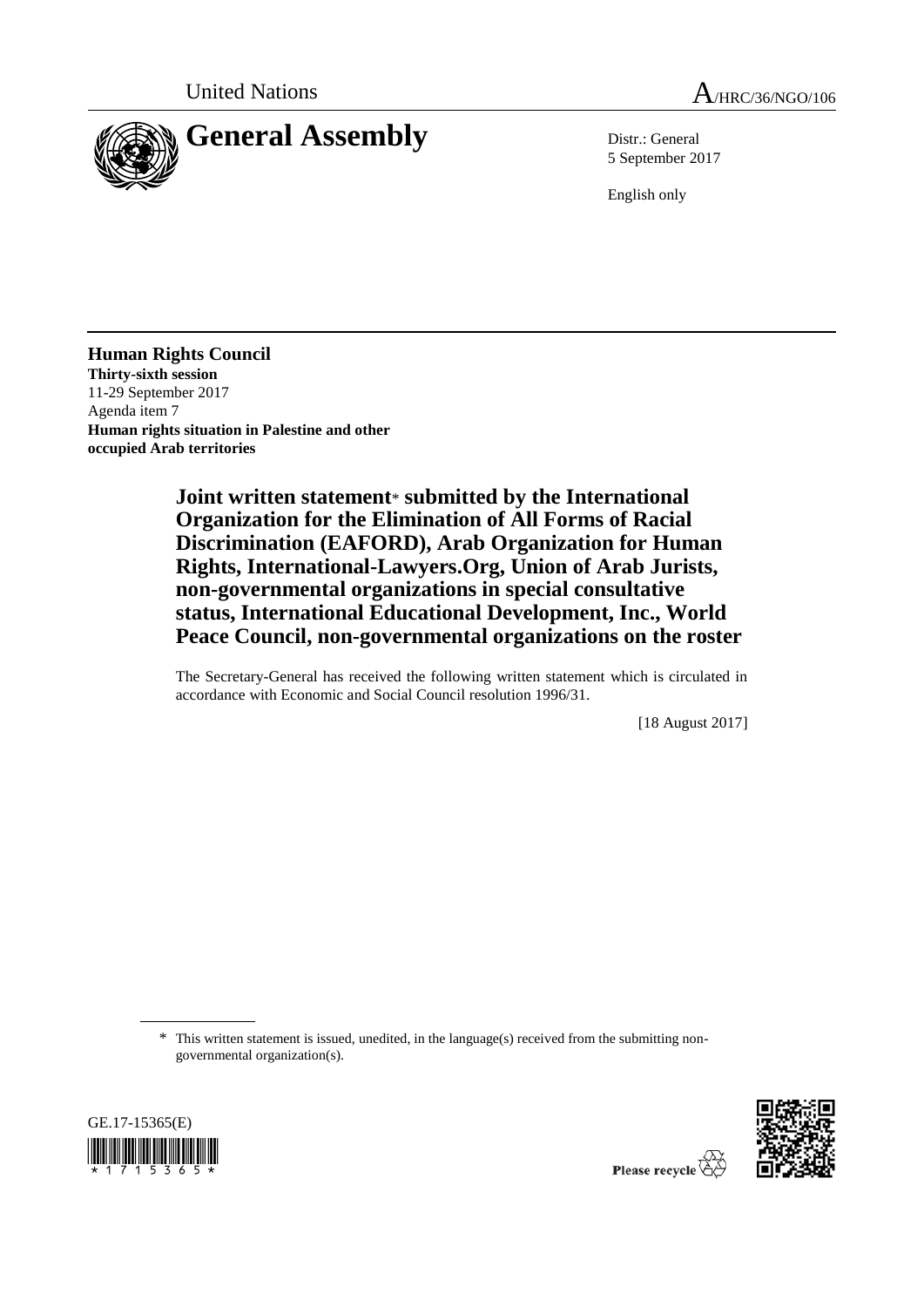# **The Socioeconomic Situation of Palestinian Women\***

The Israeli occupation leaves its marks on the entire Palestinian population – regardless of residence, gender, religion, political opinion, age or other status. However, its impact on women is compounded due to its interaction with patriarchal social structures. This becomes manifest in two ways: First, in discriminatory legislation, institutions, and practices by the Occupying Power that disproportionately affect Palestinian women. Second, it is reflected in the perpetuation of intra-societal and intra-family discrimination and violence against women. This submission focuses on the grave impact of this twofold oppression on women's economic, social and cultural rights. Notably, Israeli violations such as the Separation Wall and other barriers to movement as well as military action have a gender-specific impact and pose a substantial risk for (expectant) mothers, female students and workers, resulting in systematic denial of their socioeconomic rights.

## Right to Family Life

Women tend to carry the heaviest burden as the right to family life is denied 1. The protracted Israeli system of permits and impediments to family unification prevent Palestinians with different residency statuses (West Bank, the Gaza Strip, East Jerusalem, Israel or another nationality) from obtaining residency rights and legally residing together1. For instance, Palestinians with West Bank residency permits are prevented from joining their families in East Jerusalem, while Palestinians with Gaza identification cards are prohibited from residing with their spouses in the West Bank. Women are disproportionately affected by these arrangements as they are traditionally expected to live with their husbands' families. This also implies that women who marry a person without permanent residence status and move in with the family-in-law lose their residency rights in Jerusalem.

Girls continue to be forced into early marriages and to be denied the right to choose their own spouses. According to 2014 data by the Palestinian Central Bureau of Statistics (PCBS), girls are disproportionately affected by early marriage, with 43 percent of registered marriages involving a bride of 14-19 years old, compared to less than 0.01 percent of grooms.

This is especially due to difficult socioeconomic conditions and the climate of fear resulting from the security situation in the Occupied Palestinian Territory, which force families to marry girls off at an earlier age to ease financial pressure on households and to ensure the protection of young girls. Under the Israeli-imposed blockade on Gaza, child marriage remains particularly widespread, owing to extreme socioeconomic hardship that compels families to arranging marriages to reduce the number of mouths to feed. In East Jerusalem, impoverishment and the denial of social services have increased early marriages in recent years. The prevailing sense is also that young girls are better protected if married in the face of a constant threat of violence on the part of Israeli soldiers and settlers, particularly in vulnerable areas around settlements and military bases. Early marriages tend to come to the detriment of women's education and physical and psychological wellbeing. Affected young women often walk the path of limited education, domestic work, high fertility and poverty.

Adequate Standard of Living

<sup>1</sup> Israel's laws and practices governing entry and residence and family reunification, inter alia, the denial and revocation of residency statuses, discriminate against the Palestinian population. Palestinian women face a myriad of obstacles to their right to family life regardless of their Israeli-allocated legalpolitical statuses - none of which entail full citizenship rights, in accordance with Israel's principle of prioritizing Jewish descent over birth on the territory or residence. The Palestinian people have been geographically and legally divided into the Palestinian citizens of Israel, permanent residents of East Jerusalem, West Bank identity card holders, Gaza Strip identity card holders, stateless persons, and the millions of Palestinian refugees living in forced exile.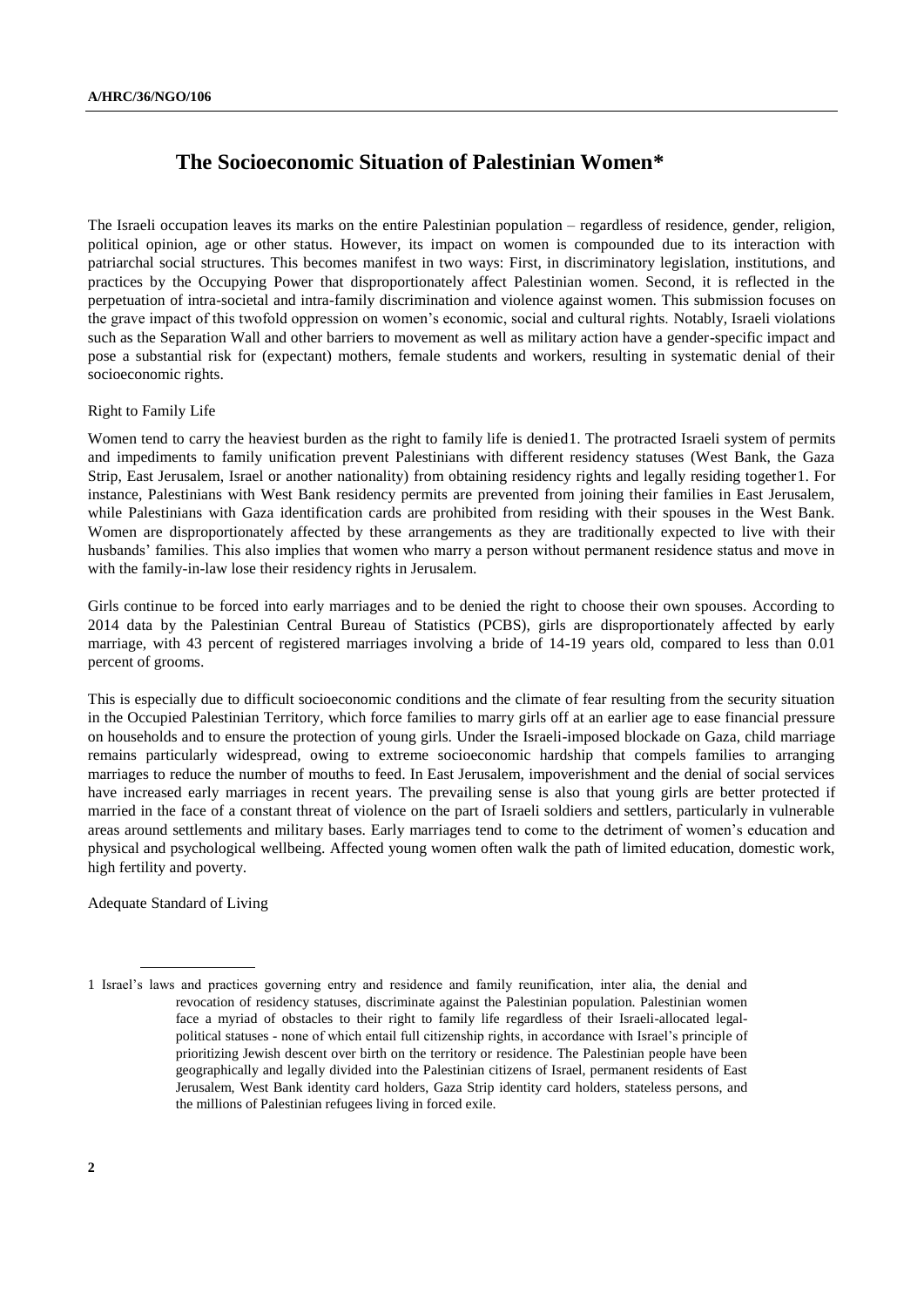Women are hardest hit by Israeli policies and practices inhibiting an adequate standard of living2. Women – especially those residing in Area C, Hebron and East Jerusalem – face extreme barriers to access to vital services, utilities, shelter and livelihoods. The discriminatory provision of basic services, such as health, education and welfare services, water and sewage infrastructure and roads, deepen the impoverishment and diminish socioeconomic rights of Palestinian women.

The inhibited access to quality water and sanitation due to physical barriers, settlements and military structures in the West Bank and the siege, electricity crisis and destruction of water and sanitation facilities in Gaza signifies that women have to afford more time and efforts to domestic work to cope with the shortages and are forced to resort to contaminated or risky alternatives to run their households.

The mass arrests of Palestinian men increase women's economic and household responsibilities to provide the livelihood for their families. As a result, women often have to maintain their households while simultaneously providing for their families as sole breadwinners. While they face these challenges without any social assistance and support, they are also often confronted with social pressures and stigmatization.

The impact of house demolitions and forced displacement on women is also disproportionate. Not only do women lose their homes, they are often submitted to more intense domestic violence as they become guests in relative's houses, where they see their traditional role and status diminish as they have little control over the domestic sphere. This often creates intra-family tensions and domestic violence. As primary caregivers women are also responsible for the wellbeing of their children, who may suffer psychological trauma due to the destruction of their homes and disruption of their lives due to forced displacement.

## Right to the Highest Attainable Standard of Physical and Mental Health

While the health sector continues to face significant challenges resulting from the impact of the Israeli occupation, women in particular are increasingly affected by chronic diseases. Women of reproductive age often suffer from malnutrition and anemia – mostly associated with early marriage and successive pregnancies. Women's mental health is gravely affected by the political situation, particularly by the exposure to frequent military incursions and intense violence. While men are more likely to be confronted with physical security risks, women carry away substantial psychological problems due to death, injury or arrest of family members, and due to an ever-present threat of night raids, detentions of children, and settler violence.

This leads to high levels of stress-related and psychosocial disorder, with women suffering from chronic depression, psychic numbing, and further impairments on the cognitive and emotional level. High levels of nervousness, anxiety and hypertension are common, particularly during military operations in Gaza. A sense of insecurity is omnipresent in access restricted areas, where communities are isolated due to movement restrictions, homes are under constant threat of demolition and families are exposed to attacks by soldiers and settlers. Women carry the additional burden of trying to keep a sense of normalcy for their families under the violent reality of occupation. In the meantime, the security situation and movement restrictions prevent them from accessing direly needed psychological assistance.

Israeli restrictions pose substantial obstacles to health services for women in vulnerable areas, notably in Area C. Women's right to appropriate healthcare is fundamentally shaken as a result of Israeli restrictions on movement, including medical personnel and medicines, and the PA's fiscal crisis. In Gaza, the blockade, recurrent military offensives, and cuts in electricity and fuel have devastated the healthcare system, causing a chronic shortage of essential medicines and equipment. While medical referrals are often denied, women face a higher rejection rate, with only 43.4 percent of female patients being transferred as compared with 56.6 percent of men. During the 2014 war on Gaza, more than 40,000 pregnant women were unable to receive basic reproductive health care. Consequently, neonatal mortality sharply increased from 7 percent to 14 percent at Al-Shifa Hospital, according to the Palestinian Ministry of Health.

<sup>2</sup> The socioeconomic insecurity stems from Israel's restrictions on the movement of goods and people, the appropriation of natural resources, the discriminatory land zoning and planning regime, and largescale destruction of agriculture, industries, and vital services. In Gaza, the Israeli siege and the cuts in electricity by Israel and the Palestinian Authority have deepened the food, fuel and electricity crises.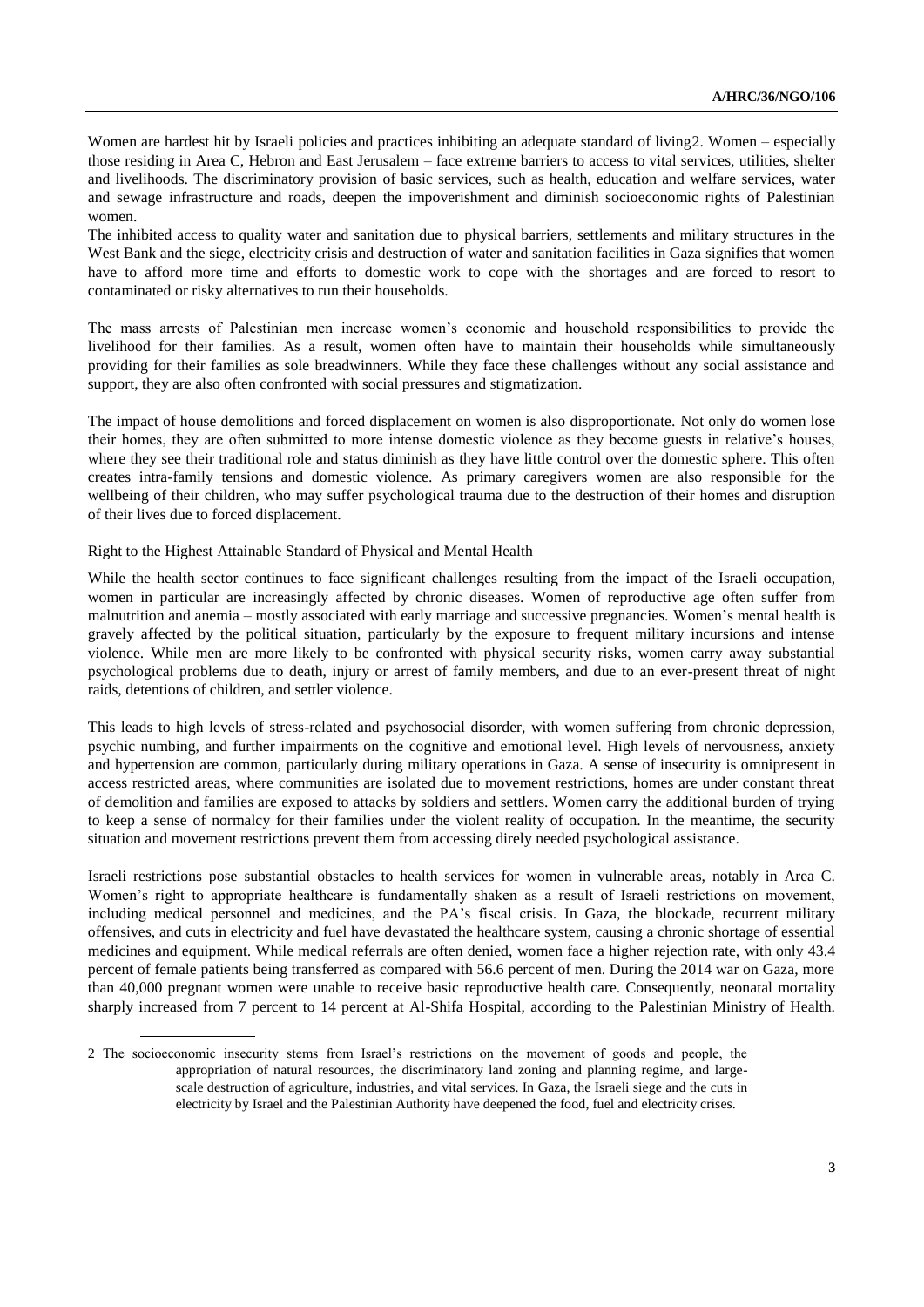#### **A/HRC/36/NGO/106**

The denial of healthcare also gravely affects women indirectly as they usually attend to the health needs of children and the elderly.

### Right to Work

In spite of higher educational enrollment and attainment rates in schools and universities3, women's access to the labor market is obstructed and striking gender disparities persist with regards to unemployment, wages, and participation in the formal labor market. The labor force participation rate was 19.1 percent for women as compared to 71.9 for men (PCBS, 2015). Thus, the majority of employable women are prevented from entering the labor force, with highly educated women being least represented. The unemployment rate among women amounts to 39.2 percent, while 22.5 percent of men are unemployed (PCBS, 2015).

The gender gap can primarily be ascribed to Israeli restrictions on access to natural resources and movement, sociocultural norms, and institutional barriers. This obstructs women's economic advancement and empowerment, thereby negatively influencing Palestinian sustainable development. When women do participate in the labor market, they encounter different forms of gender discrimination. Their economic participation is limited to a few professions4, primarily in lower-paying jobs in the service and agricultural sector. Women in Gaza are predominantly employed as cleaners, caretakers, or engage in family agricultural work. Women involved in informal work are denied basic rights such as health insurance and paid sick leave. Moreover, wages of female workers are considerably lower than those of their male counterparts. The average daily wage for wage employees is NIS 108 for men and NIS 81.9 for women (PCBS, 2015).

Women who become sole breadwinners after losing their husbands in military operations or to prisons often face severe discrimination in the job market, becoming socioeconomically marginalized.

#### Conclusion and Recommendations

Women's socioeconomic situation is gravely affected by the Israeli occupation, which violates their fundamental rights directly and indirectly – by entrenching intra-societal and intra-family discrimination and violence against women. Moreover, the occupation obstructs Palestinian domestic reform towards women's rights. The signatories of this statement are convinced that only an end to the occupation and the realization of Palestinians' inalienable rights, including self-determination in their independent State of Palestine, can bring about an end to the violations and substantive change towards gender equality and women's rights. We, the undersigning organizations, therefore recommend to the HRC and other relevant UN bodies to:

 Take all necessary measures to finally end Israel's prolonged occupation of the Occupied Palestinian Territory and fulfill Palestinians' right to national self-determination, which involves the end of all annexationist and settlement activity and the illegal and destructive blockade on Gaza.

<sup>3</sup> While educational enrollment and attainment rates are higher for Palestinian girls, girls are affected more strongly by Israeli interferences with the right to education, such as military raids at schools and movement restrictions implying frequent interaction with soldiers at checkpoints. To ensure protection, some families marry their girls off early or ask them to stay home rather than pursuing higher education. Women in the segregated school systems in occupied East Jerusalem and Israel record higher dropout rates and smaller representation in institutions of higher education as compared to their Jewish counterparts. Palestinian educational facilities and quality are negatively affected by Israeli policies and practices, inter alia, discriminatory allocation of funds to Palestinian schools, restrictions on school development, active destruction of school infrastructure and facilities, military incursions and closures, and settler violence.

<sup>4</sup> For instance, the gender gaps holding the professions of judges (84.4 percent female/15.6 percent male), lawyers (77.5/22.5), ambassadors (94.2/5.8), cabinet members (88/12) police (96.2/3.8), and engineers (78.9/21.1) are striking.